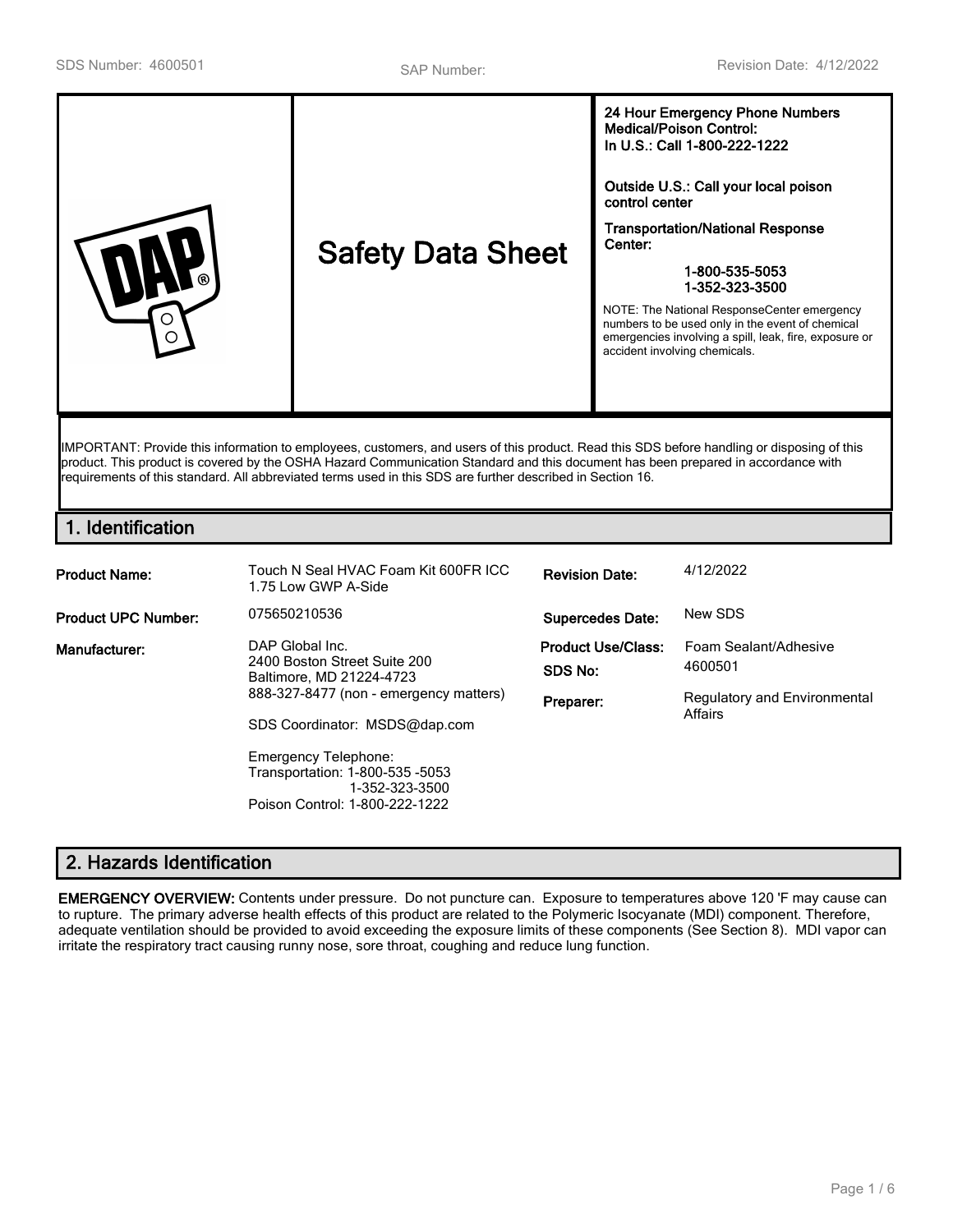#### **GHS Classification**

Acute Tox. 4 Inhalation, Carc. 2, Eye Irrit. 2, Gas under Pressure, Comp. Gas, Resp. Sens. 1, Skin Irrit. 2, Skin Sens. 1, STOT RE 2, STOT SE 3 RTI

**Symbol(s) of Product**



**Signal Word**

Danger

### **GHS HAZARD STATEMENTS**

| <b>Compressed Gas</b>                     | H <sub>280</sub>                                                                | Contains gas under pressure; may explode if heated.                                    |  |  |
|-------------------------------------------|---------------------------------------------------------------------------------|----------------------------------------------------------------------------------------|--|--|
| Skin Irritation, category 2               | H315                                                                            | Causes skin irritation.                                                                |  |  |
| Skin Sensitizer, category 1               | H317                                                                            | May cause an allergic skin reaction.                                                   |  |  |
| Eye Irritation, category 2                | H319<br>Causes serious eye irritation.                                          |                                                                                        |  |  |
| Acute Toxicity, Inhalation, category 4    | H332                                                                            | Harmful if inhaled.                                                                    |  |  |
| Respiratory Sensitizer, category 1        | H334                                                                            | May cause allergy or asthma symptoms or breathing difficulties if inhaled.             |  |  |
| STOT, single exposure, category 3, RTI    | H335                                                                            | May cause respiratory irritation.                                                      |  |  |
| Carcinogenicity, category 2               | H351                                                                            | Suspected of causing cancer.                                                           |  |  |
| STOT, repeated exposure, category 2       | H373                                                                            | May cause damage to organs through prolonged or repeated exposure.                     |  |  |
| <b>GHS LABEL PRECAUTIONARY STATEMENTS</b> |                                                                                 |                                                                                        |  |  |
| P201                                      |                                                                                 | Obtain special instructions before use.                                                |  |  |
| P260                                      |                                                                                 | Do not breathe dust/fume/gas/mist/vapours/spray.                                       |  |  |
| P264                                      |                                                                                 | Wash thoroughly after handling.                                                        |  |  |
| P271                                      |                                                                                 | Use only outdoors or in a well-ventilated area.                                        |  |  |
| P272                                      |                                                                                 | Contaminated work clothing should not be allowed out of the workplace.                 |  |  |
| P280                                      |                                                                                 | Wear protective gloves/protective clothing/eye protection/face protection.             |  |  |
| P281                                      | Use personal protective equipment as required.                                  |                                                                                        |  |  |
| P284                                      | [In case of inadequate ventilation] wear respiratory protection.                |                                                                                        |  |  |
| P302+P352                                 | IF ON SKIN: Wash with plenty of soap and water.                                 |                                                                                        |  |  |
| P304+P340                                 |                                                                                 | IF INHALED: Remove person to fresh air and keep comfortable for breathing.             |  |  |
| P305+P351+P338                            |                                                                                 | IF IN EYES: Rinse cautiously with water for several minutes. Remove contact lenses, if |  |  |
|                                           |                                                                                 | present and easy to do. Continue rinsing.                                              |  |  |
| P308+P313                                 |                                                                                 | IF exposed or concerned: Get medical advice/attention.                                 |  |  |
| P312                                      |                                                                                 | Call a POISON CENTER or doctor/physician if you feel unwell.                           |  |  |
| P321                                      |                                                                                 | Specific treatment (see  on this label).                                               |  |  |
| P332+P313                                 | If skin irritation occurs: Get medical advice/attention.                        |                                                                                        |  |  |
| P333+P313                                 | If skin irritation or rash occurs: Get medical advice/attention.                |                                                                                        |  |  |
| P337+P313                                 | If eye irritation persists: Get medical advice/attention.                       |                                                                                        |  |  |
| P342+P311                                 | If experiencing respiratory symptoms: Call a POISON CENTER or doctor/physician. |                                                                                        |  |  |
| P362                                      | Take off contaminated clothing.                                                 |                                                                                        |  |  |
| P403+P233                                 | Store in a well-ventilated place. Keep container tightly closed.                |                                                                                        |  |  |
| P405                                      | Store locked up.                                                                |                                                                                        |  |  |
| P410+P403                                 | Protect from sunlight. Store in a well-ventilated place.                        |                                                                                        |  |  |
| P501                                      |                                                                                 | Dispose of contents/container.                                                         |  |  |
|                                           |                                                                                 |                                                                                        |  |  |

# **GHS SDS PRECAUTIONARY STATEMENTS**

Wash contaminated clothing before reuse.

# **3. Composition/Information on Ingredients**

| <b>Chemical Name</b>                       | CAS-No.    | Wt. % GHS Symbols   | <b>GHS Statements</b>                |
|--------------------------------------------|------------|---------------------|--------------------------------------|
| Polymeric diphenylmethane diisocyanate     | 9016-87-9  | 45-70 GHS07         | H332                                 |
| 4,4'-Methylene diphenyl diisocyanate (MDI) | 101-68-8   | 10-30 GHS07-GHS08   | H315-317-319-332-334-335-351<br>-373 |
| Trans-1,3,3,3-Tetrafluoroprop-1-ene        | 29118-24-9 | 5-10 No Information | No Information                       |

The text for GHS Hazard Statements shown above (if any) is given in the "Other information" Section.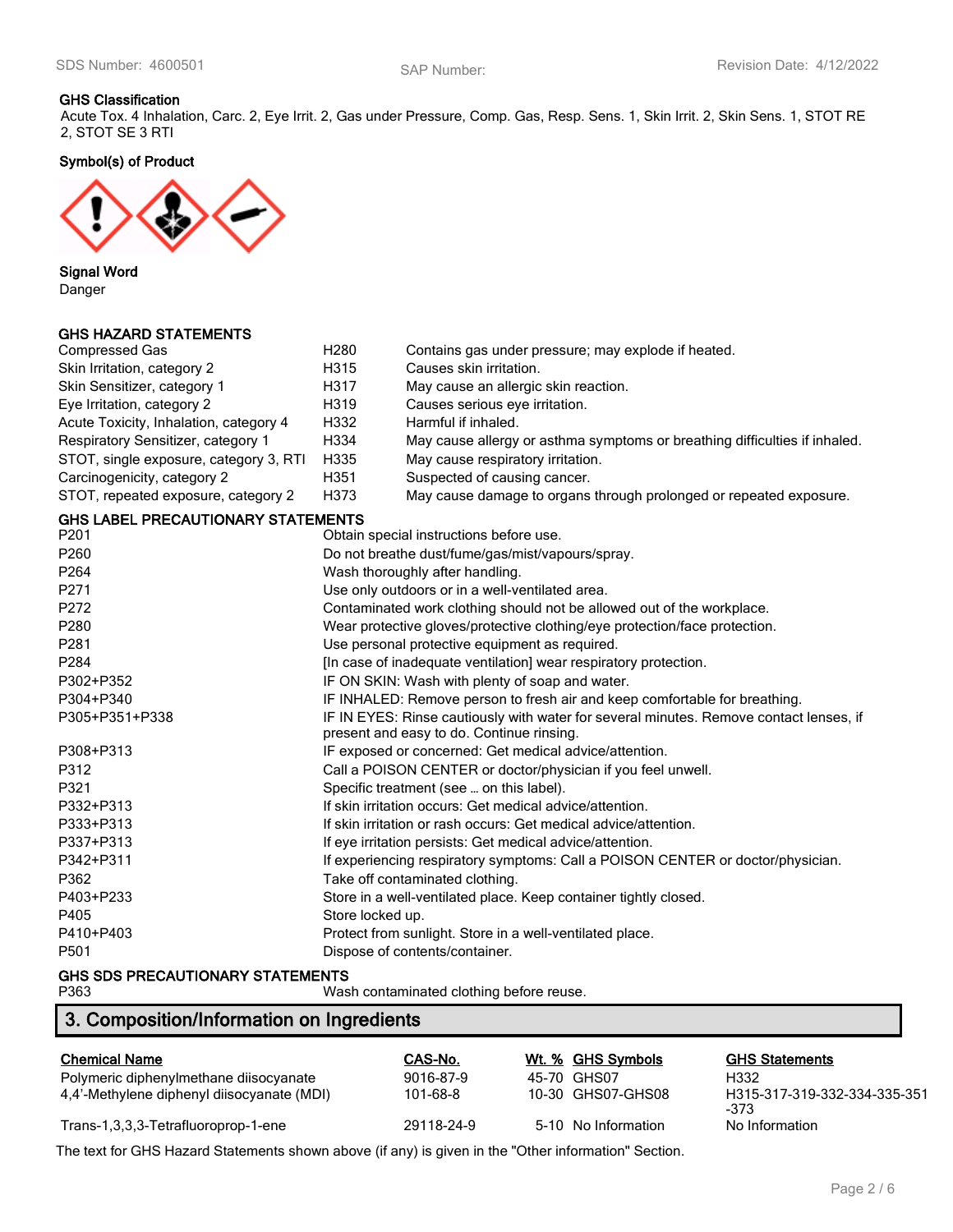# **4. First-aid Measures**

**FIRST AID - INHALATION:** If you experience difficulty in breathing, leave the area to obtain fresh air. If continued difficulty is experienced, get medical attention immediately.

**FIRST AID - SKIN CONTACT:** Wash skin with soap and water for 15 minutes. Get medical aid if symptoms persist. Use a rag to remove excess foam from skin and remove contaminated clothing. Use of a solvent, such as acetone (nail polish remover) or mineral spirits, may help in removing uncured foam residue from clothing or other surfaces (avoid eye contact). Cured foam may be physically removed by persistent washing with soap and water. If irritation develops, use mild skin cream. If irritation persists, obtain medical attention.

**FIRST AID - EYE CONTACT:** In case of contact, immediately flush eyes with large quantities of water for at least 15 minutes until irritation subsides. Get medical attention immediately.

**FIRST AID - INGESTION:** If swallowed, DO NOT INDUCE VOMITING. Get medical attention immediately.

### **5. Fire-fighting Measures**

**UNUSUAL FIRE AND EXPLOSION HAZARDS:** Closed containers may burst if exposed to extreme heat or fire. Containers may explode if exposed to extreme heat.

**SPECIAL FIREFIGHTING PROCEDURES:** Wear self-contained breathing apparatus pressure-demand (NIOSH approved or equivalent) and full protective gear. Use water spray to cool exposed surfaces.

**EXTINGUISHING MEDIA:** Alcohol Foam, Carbon Dioxide, Dry Chemical, Water Spray or Fog, Water

### **6. Accidental Release Measures**

#### **ENVIRONMENTAL MEASURES:** No Information

**STEPS TO BE TAKEN IF MATERIAL IS RELEASED OR SPILLED:** Contain spilled material and remove with inert absorbent. Dispose of contaminated absorbent, container and unused contents in accordance with local, state and federal regulations. Use personal protective equipment as necessary. Read all product instructions before using. Personal protective equipment should include impervious gloves, protective eye wear, and suitable work clothes. Scrape up dried material and place into containers. Uncured product is very sticky, so carefully remove the bulk of the foam by scraping it up and then immediately remove residue with a rag and solvent such as polyurethane cleaner, mineral spirits, acetone (nail polish remover), paint thinner, etc. Once the product has cured, it can only be removed physically by scraping, buffing, etc. Dispose as plastic waste (foam plastic) in accordance with all applicable guidelines and regulations.

# **7. Handling and Storage**

**HANDLING:** KEEP OUT OF REACH OF CHILDREN!DO NOT TAKE INTERNALLY. Make sure nozzle is directed away from yourself prior to discharge. Keep away from open flames, hot surfaces and sources of ignition. Wear appropriate personal protection. Avoid breathing vapor and contact with eyes, skin and clothing. Use only with adequate ventilation. Ensure fresh air entry during application and drying. Wash thoroughly after handling. Contains isocyanates. See information supplied by the manufacturer. Persons allergic to isocyanates, and particularly those suffering from asthma or other respiratory conditions, should not work with isocyanates.

**STORAGE:** Store away from sources of ignition and heat. Protect material from direct sunlight. Keep containers tightly closed in a dry, cool and well-ventilated place. Do not store at temperatures above 120 °F (49 °C). Store containers away from excessive heat and freezing. Store away from caustics and oxidizers.

# **8. Exposure Controls/Personal Protection**

| Ingredients with Occupational Exposure Limits                                                |                                                            |                       |                     |                                                |
|----------------------------------------------------------------------------------------------|------------------------------------------------------------|-----------------------|---------------------|------------------------------------------------|
| <b>Chemical Name</b>                                                                         | <b>ACGIH TLV-TWA</b>                                       | <b>ACGIH-TLV STEL</b> | <b>OSHA PEL-TWA</b> | <b>OSHA PEL-CEILING</b>                        |
| Polymeric diphenylmethane diisocyanate N.E.<br>4.4'-Methylene diphenyl diisocyanate<br>(MDI) | $0.005$ ppm TWA<br>Methylene bisphenyl<br>isocyanate (MDI) | N.E.<br>N.E.          | N.E.<br>N.E.        | N.F.<br>0.02 ppm Ceiling, 0.2<br>mg/m3 Ceiling |
| Trans-1,3,3,3-Tetrafluoroprop-1-ene                                                          | N.E.                                                       | N.E.                  | N.E.                | N.E.                                           |

**Further Advice: MEL = Maximum Exposure Limit OES = Occupational Exposure Standard SUP = Supplier's Recommendation Sk = Skin Sensitizer N.E. = Not Established**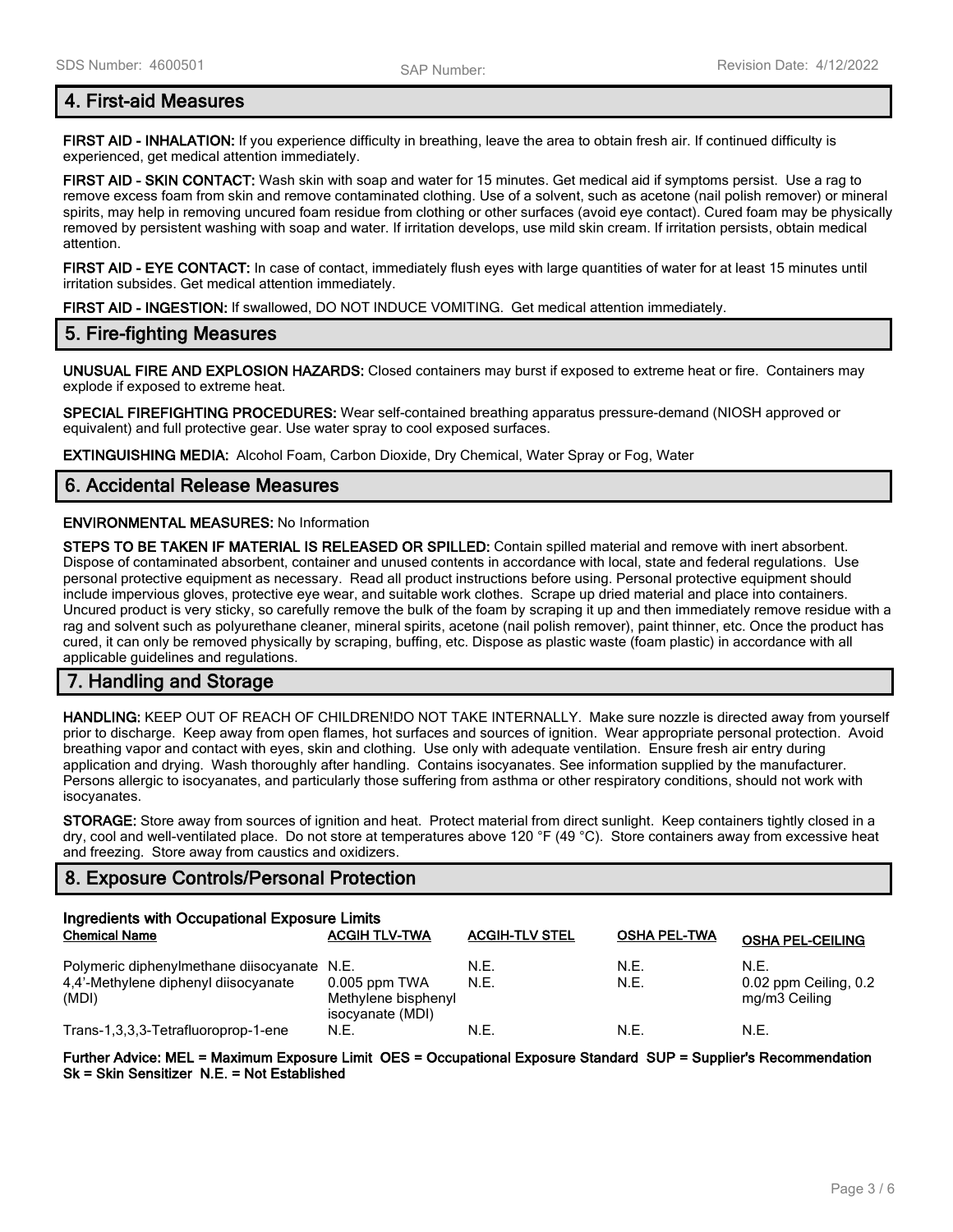#### **Personal Protection**



**RESPIRATORY PROTECTION:** No personal respiratory protective equipment normally required. If concentrations exceed the exposure limits specified, use of a NIOSH-approved supplied air respirator is recommended. Where the protection factor is exceeded, use of a Self Contained Breathing Apparatus (SCBA) may be necessary. A respiratory protection program that meets the OSHA 1910.134 and ANSI Z88.2 requirements must be followed whenever workplace conditions warrant a respirator's use.



**SKIN PROTECTION:** Wear nitrile, neoprene, or natural rubber gloves.



**EYE PROTECTION:** Goggles or safety glasses with side shields.



**OTHER PROTECTIVE EQUIPMENT:** Provide eyewash and solvent impervious apron if body contact may occur.



**HYGIENIC PRACTICES:** Wash hands before breaks and at the end of workday. Remove and wash contaminated clothing before re-use.

# **9. Physical and Chemical Properties**

**Appearance:** Cream **Physical State:** Foam **Vapor Density: Heavier Than Air Flammability, NFPA:** Non-Flammable **Combustible Dust:** Does not support combustion

Does not support combustion

**Odor:** Slight Solvent **Odor Threshold:** Not Established<br> **Density, a/cm3:** Computer of the Contract of the Contract of the Contract of the Not Applicable **Density, g/cm3:** 1.22 - 1.22 **pH: pH:** Not Applicable **Freeze Point, °C: Not Established Viscosity (mPa.s):** Not Aplicable Mot Aplicable **Solubility in Water:** Not Established **Solubility in Water:** Not Established **Solubility in Water:** Not Established **Partition Coeff., n-octanol/water: Decomposition Temperature, °C:** Not Established **Explosive Limits, %:** M.E. - N.E. - N.E. - N.E. - N.E. - N.E. - N.E. - N.E. - N.E. - N.E. - N.E. - N.E. - N.E. - N.E. - N.E. - N.A. - N.A. - N.A. - N.A. - N.A. - N.A. - Aut **Boiling Range, °C:** N.A. - N.A. **Auto-Ignition Temperature, °C** Not Established **Minimum Flash Point, °C:** N.A. **Vapor Pressure, mmHg:** Not Established **Evaporation Rate:** Faster Than n-Butyl Acetate **Flash Method:** Not Applicable **Not Applicable** 

(See "Other information" Section for abbreviation legend) (If product is an aerosol, the flash point stated above is that of the propellant.)

# **10. Stability and Reactivity**

**STABILITY:** Stable under recommended storage conditions.

**CONDITIONS TO AVOID:** Excessive heat and freezing.

**INCOMPATIBILITY:** Incompatible with strong bases and oxidizing agents.

**HAZARDOUS DECOMPOSITION PRODUCTS:** Normal decomposition products, i.e., COx, NOx.

### **11. Toxicological Information**

**EFFECT OF OVEREXPOSURE - INHALATION:** Vapors may be irritating to eyes, nose, throat, and lungs. Inhalation of high concentrations may cause headache, nausea, and dizziness.

**EFFECT OF OVEREXPOSURE - SKIN CONTACT:** May cause sensitization by skin contact. May cause localized irritation, reddening or swelling. Prolonged or repeated exposure may lead to sensitization and/or contact dermatitis. This product has strong adhesive-like characteristics and will adhere aggressively to skin and other surfaces. If accidental contact occurs, follow the appropriate first-aid procedure described in Section 4 of this SDS.

**EFFECT OF OVEREXPOSURE - EYE CONTACT:** Direct eye contact may cause irritation. Mist and vapors may cause eye irritation. Foam contact can cause physical damage due to adhesive character.

**EFFECT OF OVEREXPOSURE - INGESTION:** Ingestion may cause gastrointestinal irritation, nausea, vomiting and diarrhea.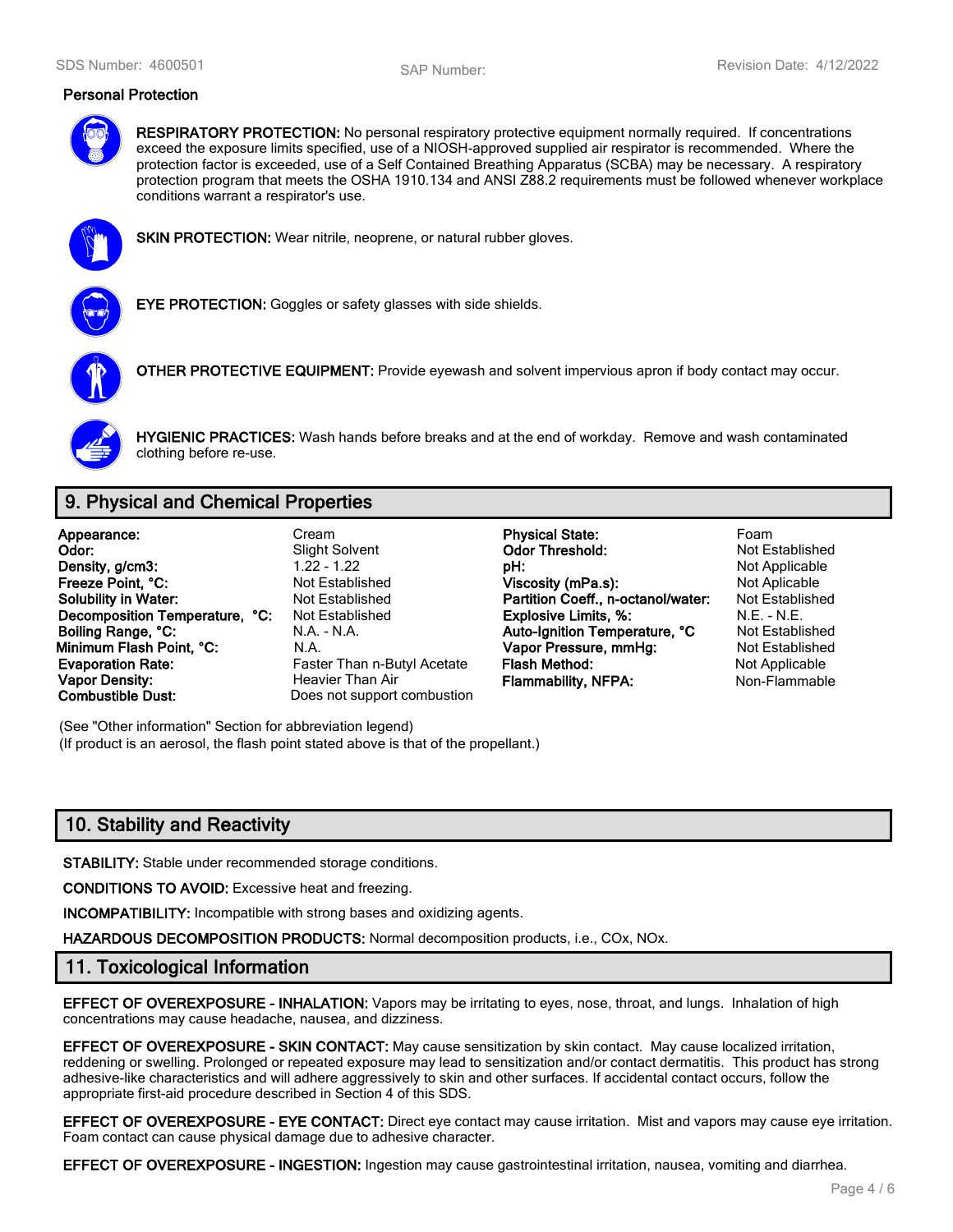#### **CARCINOGENICITY:** Limited evidence in experimental animals.

**EFFECT OF OVEREXPOSURE - CHRONIC HAZARDS:** Repeated or prolonged exposure may cause respiratory system damage. Repeated contact may cause allergic reactions in very susceptible persons.

**PRIMARY ROUTE(S) OF ENTRY:** Skin Contact, Inhalation, Eye Contact

#### **Acute Toxicity Values**

**The acute effects of this product have not been tested. Data on individual components are tabulated below**

| CAS-No.<br>9016-87-9 | <b>Chemical Name</b><br>Polymeric diphenylmethane diisocyanate | Oral LD50<br>49000 mg/kg Rat | Dermal LD50<br>>9400 mg/kg Rabbit | Vapor LC50<br>N.I. |
|----------------------|----------------------------------------------------------------|------------------------------|-----------------------------------|--------------------|
| 101-68-8             | 4.4'-Methylene diphenyl diisocyanate (MDI)                     | 31600 mg/kg Rat              | 9400 mg/kg Rabbit                 | N.I.               |
| 29118-24-9           | Trans-1,3,3,3-Tetrafluoroprop-1-ene                            | N.I.                         | N.L                               | N.I.               |

N.I. = No Information

# **12. Ecological Information**

#### **ECOLOGICAL INFORMATION:** No Information

#### **13. Disposal Information**

**DISPOSAL INFORMATION:** Contents under pressure. Dispose of material in accordance with all federal, state and local regulations. State and Local regulations/restrictions are complex and may differ from Federal regulations. Responsibility for proper waste disposal is with the owner of the waste. Liquids cannot be disposed of in a landfill. Before disposing of containers, relieve container of any remaining product and pressure. Empty cylinders, once relieved of all pressure, can be disposed of as non-hazardous waste.

**STEPS TO BE TAKEN IF MATERIAL IS RELEASED OR SPILLED:** Contain spilled material and remove with inert absorbent. Dispose of contaminated absorbent, container and unused contents in accordance with local, state and federal regulations. Use personal protective equipment as necessary. Read all product instructions before using. Personal protective equipment should include impervious gloves, protective eye wear, and suitable work clothes. Scrape up dried material and place into containers. Uncured product is very sticky, so carefully remove the bulk of the foam by scraping it up and then immediately remove residue with a rag and solvent such as polyurethane cleaner, mineral spirits, acetone (nail polish remover), paint thinner, etc. Once the product has cured, it can only be removed physically by scraping, buffing, etc. Dispose as plastic waste (foam plastic) in accordance with all applicable guidelines and regulations.

# **14. Transport Information**

| <b>DOT UN/NA Number:</b>                                       | UN3500                                                                                                          |
|----------------------------------------------------------------|-----------------------------------------------------------------------------------------------------------------|
| <b>DOT Proper Shipping Name:</b><br><b>DOT Technical Name:</b> | Chemical under pressure, n.o.s.<br>(trans-1,3,3,3-Tetrafluoroprop-1-ene, trans-1-Chloro-3,3,3-trifluoropropene) |
| <b>DOT Hazard Class:</b>                                       | 2.2 Non-flamm compressed gas                                                                                    |
| <b>Hazard SubClass:</b>                                        | N.A.                                                                                                            |
| <b>Packing Group:</b>                                          | N.A.                                                                                                            |

# **15. Regulatory Information**

# **U.S. Federal Regulations:**

#### **CERCLA - SARA Hazard Category**

This product has been reviewed according to the EPA 'Hazard Categories' promulgated under Sections 311 and 312 of the Superfund Amendment and Reauthorization Act of 1986 (SARA Title III) and is considered, under applicable definitions, to meet the following categories:

Gas under pressure, Carcinogenicity, Acute Toxicity (any route of exposure), Skin Corrosion or Irritation, Respiratory or Skin Sensitization, Serious eye damage or eye irritation, Specific target organ toxicity (single or repeated exposure)

#### **SARA SECTION 313:**

This product contains the following substances subject to the reporting requirements of Section 313 of Title III of the Superfund Amendment and Reauthorization Act of 1986 and 40 CFR part 372: